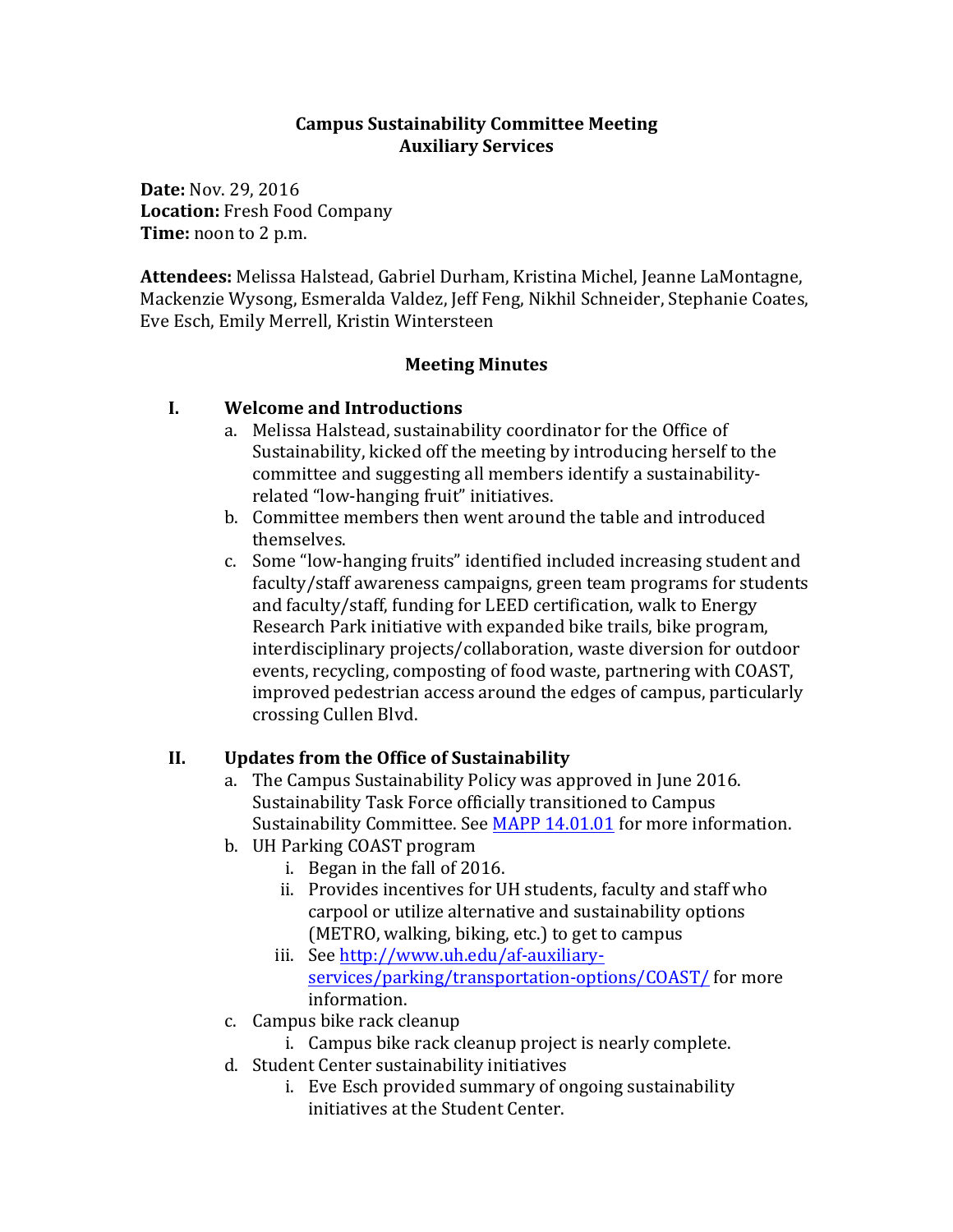- ii. Developed sustainability committee of staff who work in Student Centers and students from Student Center Policy Board. Meets monthly. Developed action items/programs to implement in Student Centers.
- iii. Implemented recycling in Student Center. Added 80 new recycling bins, launched education/awareness campaign of recycling program, training for staff. Recycle rollout in October.
- iv. Established sustainability lunch and learn series. Every other month, presents topics about sustainable practices, including bringing water bottles to campus, office supply ordering, etc.
- v. #SCSustain campaign where those who commit to being sustainable can receive reusable cutlery. Also, those who take pictures of themselves using water refill stations in buildings or using reusable cutlery and post them on social media, they can win a Starbucks gift card.
- vi. Sustainability will be Division of Student Affairs assessment project for the year.
- vii. Sustainability marketing campaign.
- viii. Composting of used Keurig coffee grounds in offices of Student Center buildings. Grounds are donated to the Campus Community Garden for pest control and compost.
- e. Ink and toner recycling
	- i. Tejas Office Products has ink and toner recycling program. Will pick up used ink and toner cartridges when delivering new ones. Offices can also drop off used ink and toner cartridges to Office of Sustainability for recycling.
- f. Graduate Research award and presentation at AASHE
	- i. Joanne Ma and student team received AASHE award for campus water conservation research project. Joanne Ma attended AASHE conference in October to accept award on behalf of team.
	- ii. For more information, see http://www.uh.edu/af/news/pressreleases/pr-aashe-award.htm.
- g. Mentioned upcoming Sustainability Meetup on Wednesday, Nov. 30.
	- i. Esch suggested rotating time frames to accommodate staff and faculty schedules.
- h. Mentioned upcoming TRACS Summit Conference March 5-7 at Texas A&M Commerce.

## **III. Review of Sustainability Committee Bylaws**

a. Members agreed to provide feedback and comments about bylaws to Melissa Halstead by the end of the week.

## **IV. Ongoing Projects**

a. Signage at Shasta's Prairie and Community Garden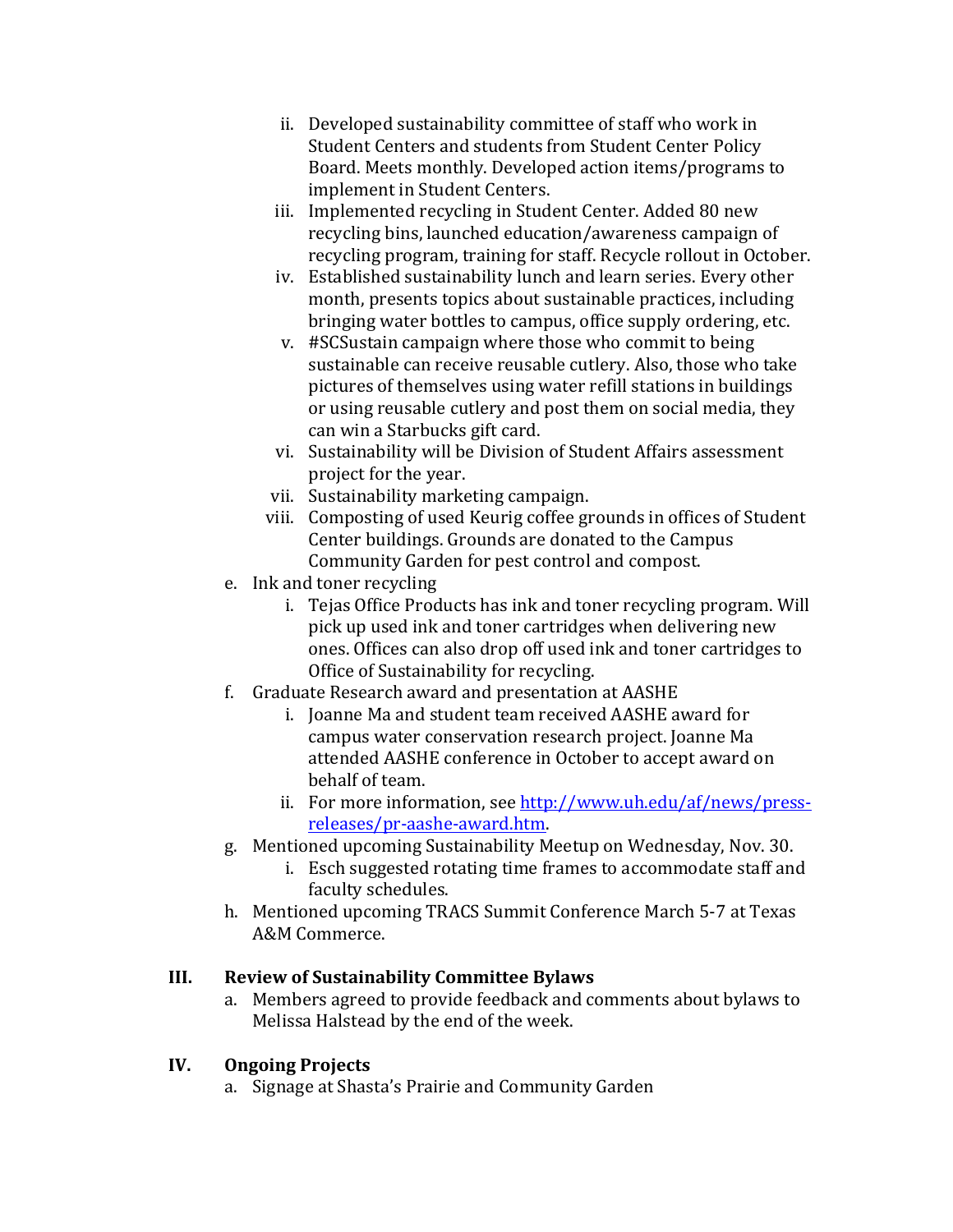- i. Mentioned volunteer maintenance event at Shasta's Prairie on Oct. 28.
- ii. Developing signage for Shasta's Prairie and Community Garden to be implemented soon. Signage will have educational component, mentioning organic gardening practices, food deserts, where produce is donated, etc.
- b. Increasing recycling at residence halls
	- i. Students have been emailing Office of Sustainability about making recycling bins more accessible at residence halls.
	- ii. Mackenzie Wysong brought up concerns about adding a recycling bin to Bayou Oaks and that students might use it for trash, contaminating the recyclables. Housing is looking into purchasing external containers to be installed on one side of the property to test and see if students use it for recycling.
	- iii. Melissa Halstead brought up Cullen Oaks and the fact that they do not have a recycling program. Hoping to utilize student support to persuade management company to implement a program.
	- iv. Esmeralda Valdez suggested Melissa Halstead attend next Student Housing and Residential Life Committee meeting to address and discuss Cullen Oaks recycling.
	- v. Committee members discussed the possibility of implementing sustainability requirements in future business contracts.
- c. Houston B-Cycle proposal
	- i. Conversations with Houston B-Cycle are ongoing.
- d. Online database of UH sustainability researchers
	- i. Kristin Wintersteen provided an update about the online database of UH sustainability researchers. Project stalled after Sarah Kelly's departure from UH. Wintersteen asked for ideas about how to continue it.
	- ii. Division of Research will be utilizing a new research database, Peoplesoft Grants, in 2017. Old database, RD2K, will be phased out as research projects within that database end.
	- iii. Goal is to include a "sustainability" keyword to better find sustainability-related research projects to encourage collaboration between colleges/departments.
- e. Sustainability standards to FP&C design guidelines
	- i. Jeanne LaMontagne provided an update to project to implement sustainability standards to FP&C design guidelines. She mentioned concerns that there is a disconnect between establishing guidelines and implementing them/informing appropriate people to implement them. Brought up the Tree Care Plan as an example. LaMontagne suggested formalizing a committee and having that committee set up/refine guidelines/policies.